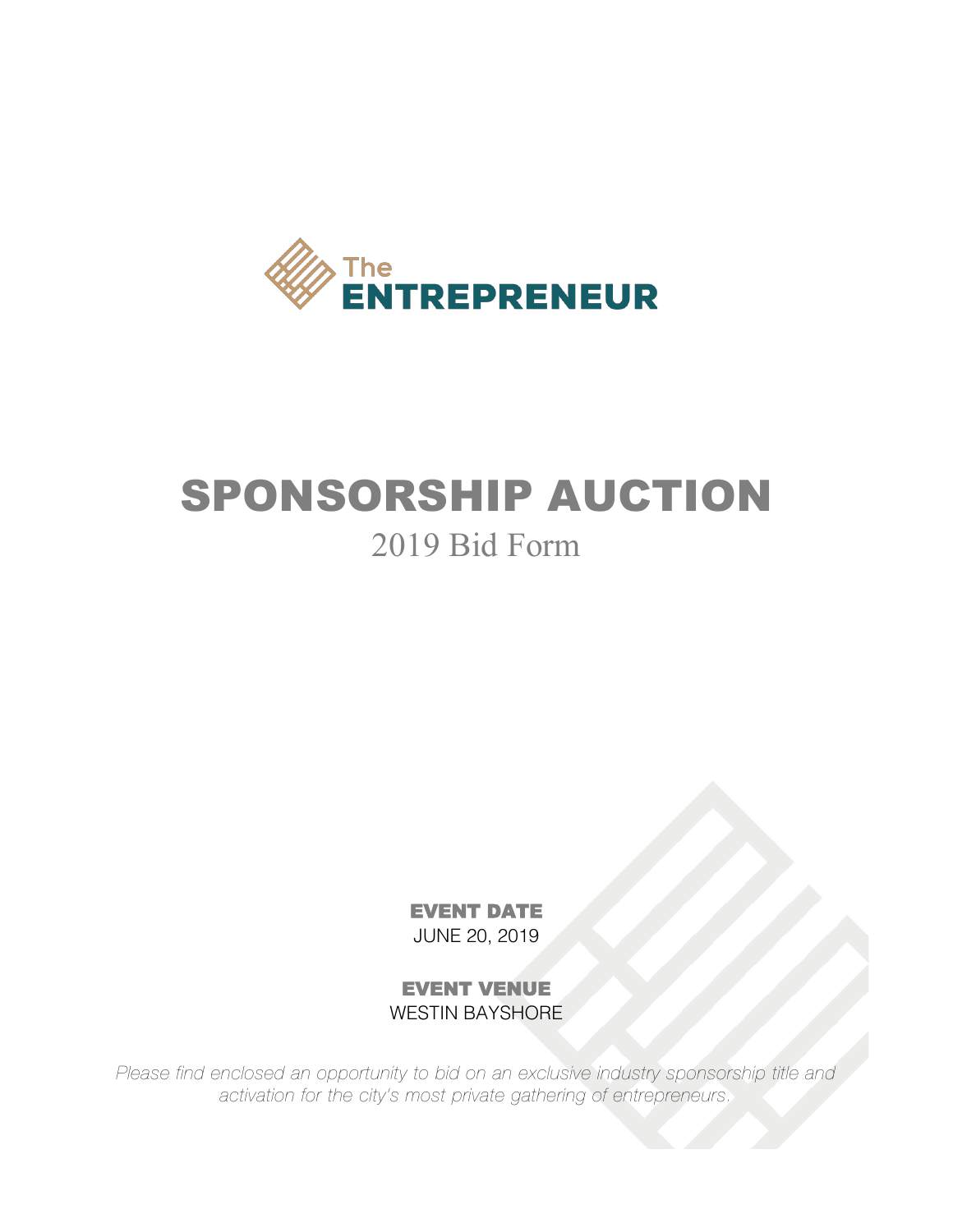

# SPONSORSHIP BID

| <b>CONTACT PERSON</b>                                     | TITLE                       |
|-----------------------------------------------------------|-----------------------------|
| <b>COMPANY</b>                                            | <b>EMAIL</b>                |
| EXT.<br>TEL                                               | <b>INDUSTRY / SECTOR</b>    |
|                                                           |                             |
| <b>YOUR SPONSORSHIP OBJECTIVES</b> (Check all that apply) |                             |
| <b>INCREASE BRAND AWARENESS</b>                           | DELIVER A BRAND MESSAGE     |
| <b>ENGAGE WITH ATTENDEES</b>                              | LAUNCHING A PRODUCT/SERVICE |
| <b>OTHER</b>                                              |                             |

#### YOUR SPONSORSHIP BID: \$

*This amount is for the sponsorship rights only. Additional expenses related to the activation are the responsibility of the sponsor.*